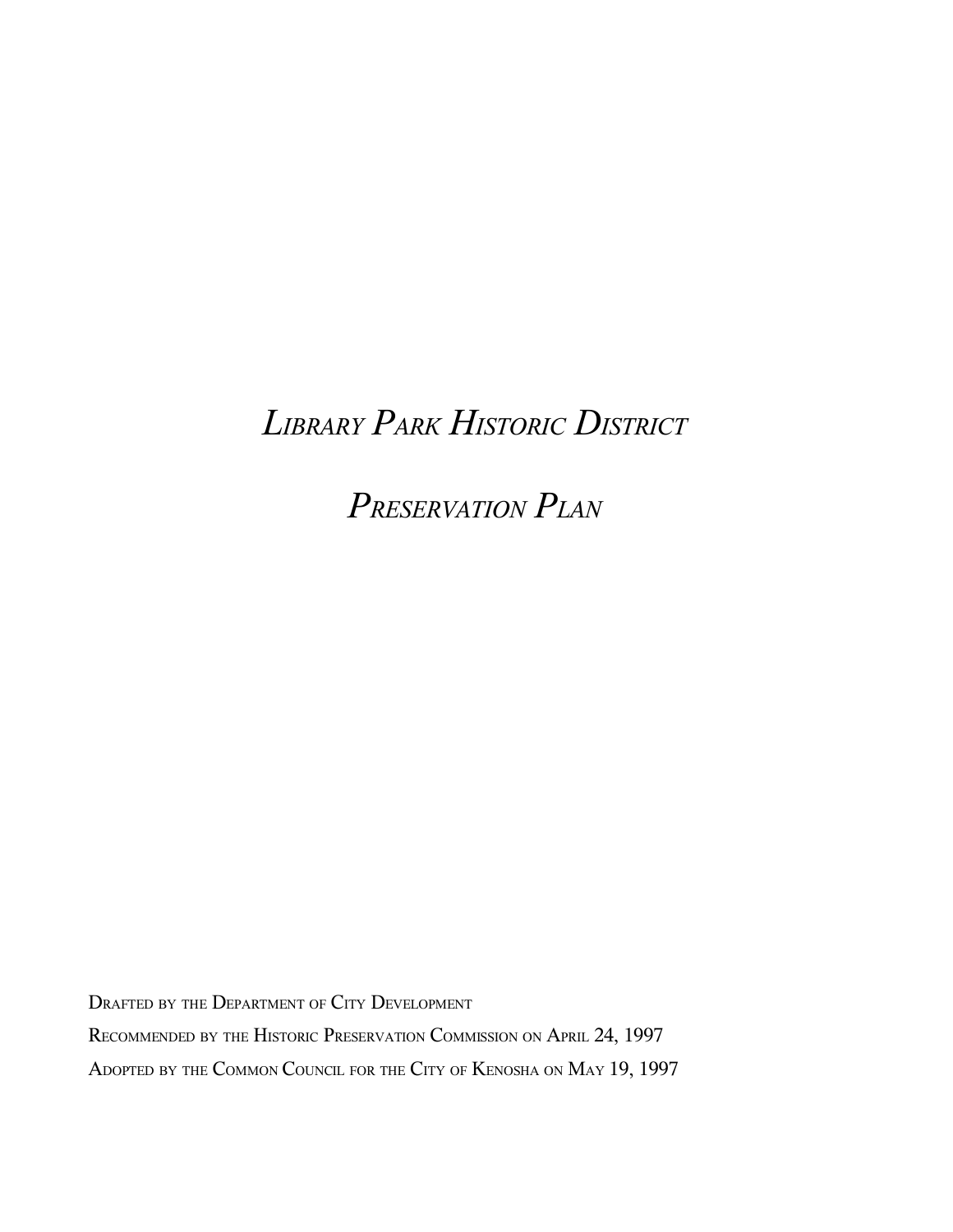# *INTRODUCTION*

In 1994, the City of Kenosha Common Council created Section 15.0 of the Zoning Ordinance entitled "Historic Preservation." The purpose of this ordinance is to:

- Protect, enhance, and perpetuate historic districts, structures, and sites which exemplify or reflect elements of the City's cultural, social, economic, political, engineering, and architectural history
- Safeguard, the City's history and heritage
- Stabilize and improve property values
- Foster civic pride in the beauty and noble accomplishments of the past
- Protect and enhance the City's historic districts, structures, and sites for the benefit of residents, tourists, and visitors
- Serve as a support and stimulus to business and industry
- Strengthen the economy of the City
- Promote the use of historic districts, structures, and sites for the education, enjoyment, and welfare of the people of the City

The Kenosha Historic Preservation Ordinance permits the Common Council to approve Historic Districts recommended to it for Historic District Designation. A Historic District is defined as an area composed of two or more improvement parcels that together possess special character, historic interest, aesthetic interest, or other significant value which reflects the City's cultural, social, economic, political, engineering, and architectural history, and which has been designated and approved as a historic district pursuant to the provision of this section.

A historic district designation may be placed on any combination of improvement parcels within the City which meet one or more of the following standards:

- Exemplifies or reflects the City's cultural, social, economic, political, engineering, and/or architectural history
- Is identified with historic personage or with important events in the City history
- Embodies the distinguishing characteristics of an architectural type of specimen, inherently valuable for the study of a period, style, method of construction, or of indigenous materials or craftsmanship
- Is representative of the notable work of a master builder, designer, or architect who influenced their age, or has yielded, or may be likely to yield, information important to the history or prehistory of man

Historic districts which are on the National or State Register of Historic Places are required to be designated as a City Historic District.

The Kenosha Historic Preservation Ordinance created a Historic Preservation Commission which has certain authority respecting historic preservation. With respect to historic districts, the Commission, prior to nominating any combination of improvement parcels to the Common Council for historic district status, shall, with the assistance of the Department of City Development, prepare and adopt a preservation plan which shall include an analysis supporting the historic significance of the improvement parcels, guidelines for the construction of public improvements, and a statement of preservation objectives within the historic district. In fulfillment of this obligation, the following preservation plan has been prepared.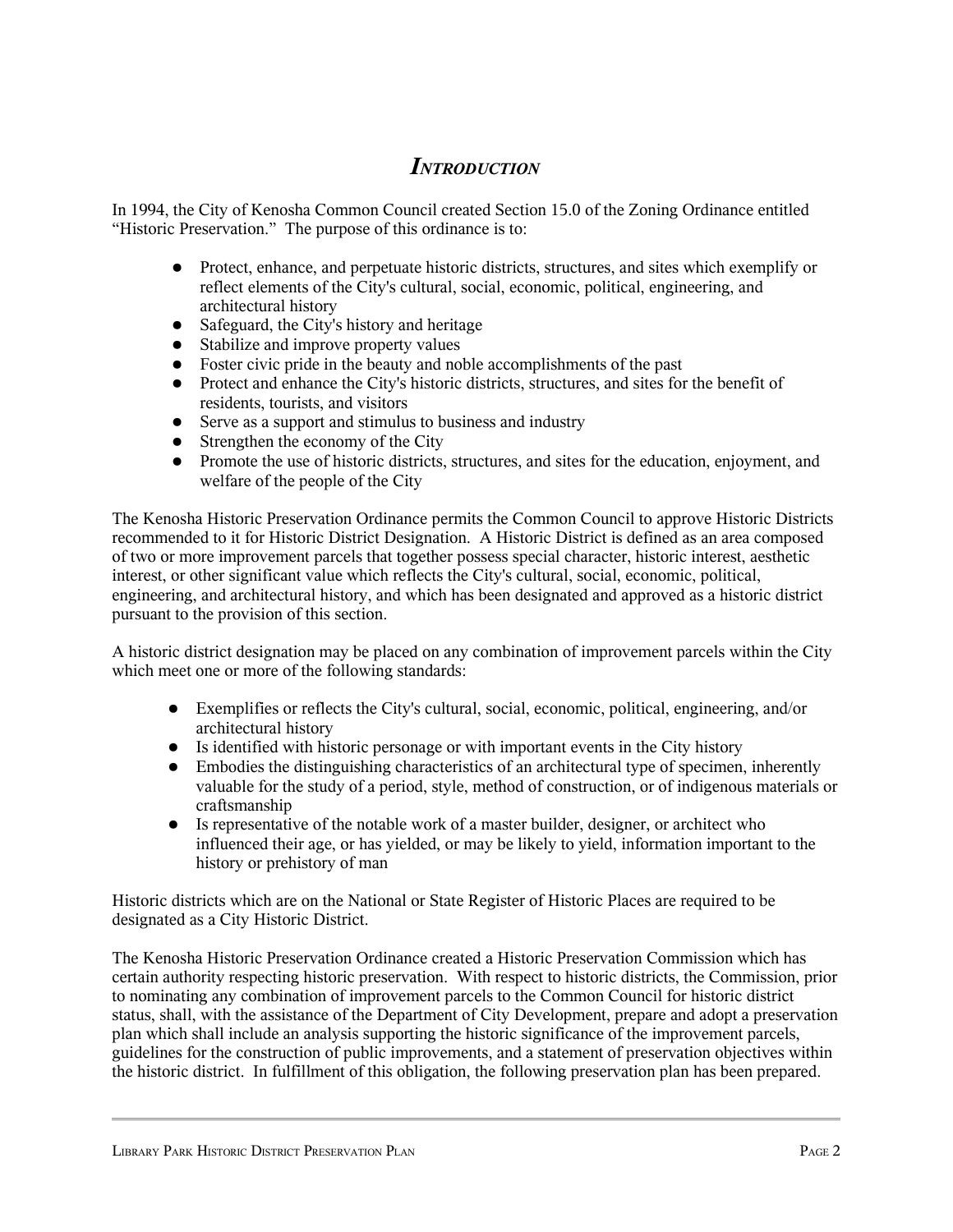# *APPLICATION OF PRESERVATION PLAN*

The Preservation Plan shall be applied as follows to parcels of property within the boundary of the Library Park Historic District:

> Structures and sites individually designated as historic shall be subject to the same regulations as structures and sites not in the District, and are not subject to additional regulations under the Preservation Plan.

The Preservation Plan includes guidelines for preservation over and above the regulations of the Historic Preservation Ordinance. These guidelines are advisory in nature.

A Certificate of Appropriateness is required only for:

- construction of a new principle or accessory structure;
- construction of public improvements upon public property by any unit of government which changes the character of the street, sidewalk, right of way, utility installation, light, wall, or fence.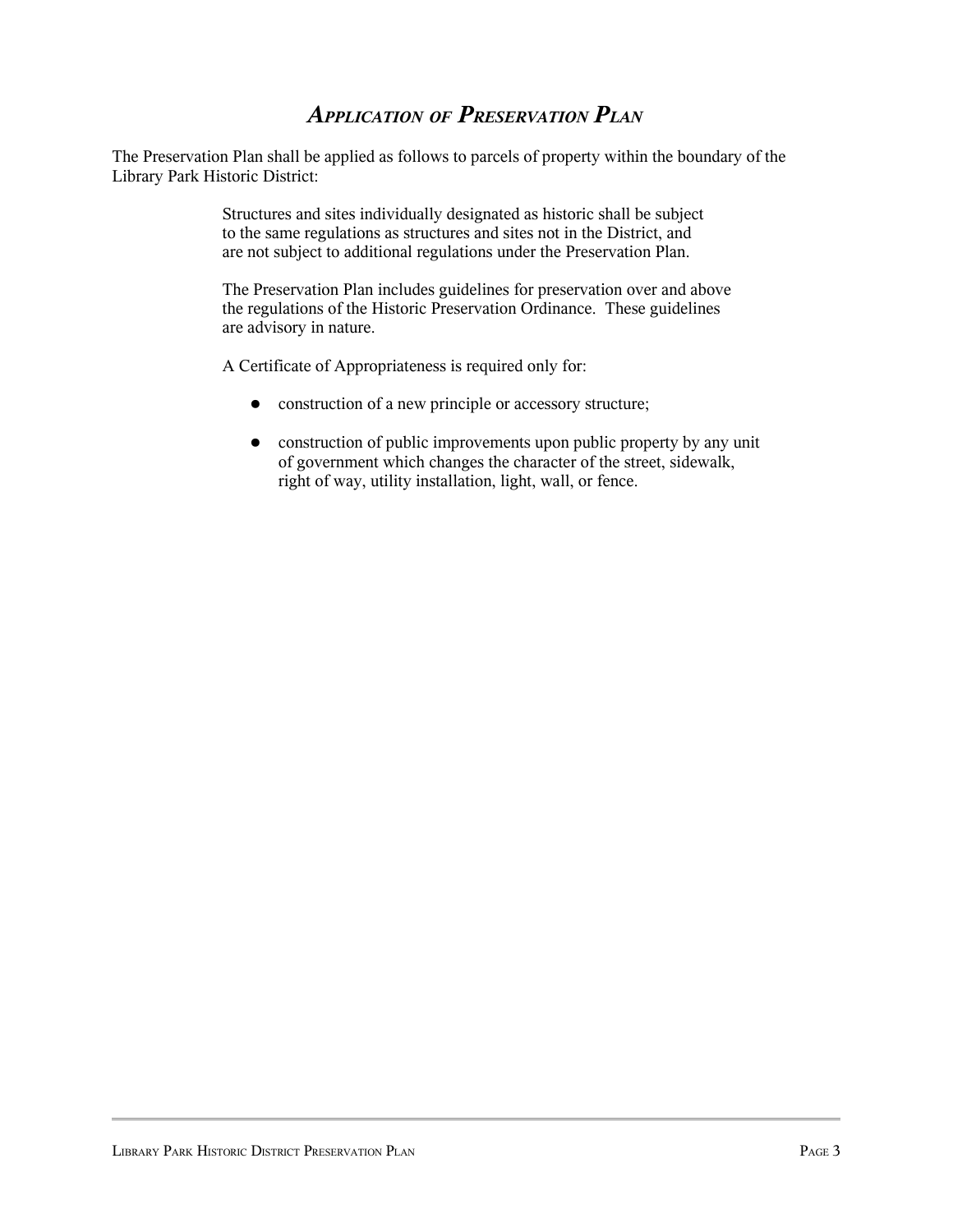# *PRESERVATION PLAN FOR THE LIBRARY PARK HISTORIC DISTRICT*

# *DESCRIPTION, CHARACTER, AND INVENTORY*

#### **LOCATION AND BOUNDARIES**

The Library Park Historic District is located in downtown Kenosha, just south of the City's central business district. The specific boundaries of the district are as follows: Beginning at the intersection of the curb line of Eighth Avenue and the north lot line of 5912-14 Eighth Avenue (extended), then went along said lot line to the rear (west) lot lines of 5912-14 through 6050 Eighth Avenue, then generally south along these lines to the south lot line of 6050 Eighth Avenue, then east along this line to the west lot lines of 807 61<sup>st</sup> Street and 6118 Eighth Avenue, then south along these lines to the curb line of 62<sup>nd</sup> Street, then east along this line to the curb line of Eighth Avenue, then south along this line to the south lot lines of 6201 Eighth Avenue and 6128 Seventh Avenue, then east along these lines to the curb line of Seventh Avenue, then south along this line to the south lot line of 6207 Seventh Avenue, then east along this line to the east lot lines of 6207 and 6121 Seventh Avenue, and 519 61<sup>st</sup> Street, then north along these lines to the curb line of 61<sup>st</sup> Street, then east along this line to the east lot lines of 522 61<sup>st</sup> Street and 6019 Seventh Avenue, then north along these lines to the north lot line of 6019 Seventh Avenue, then west along this line to the east lot line of 6003 Seventh Avenue, then north along this line to the curb line of 60<sup>th</sup> Street, then west along this line to the curb line of Seventh Avenue, then north along this line of Sixth Place, then northeast along this line to the curb line of 59<sup>th</sup> Street, then west along this line to the curb line of Seventh Avenue, then north along this line to the north lot line of 5824 Seventh Avenue, then west along this line to the west lot line of 5824 Seventh Avenue, then south along this line to the curb line of 59<sup>th</sup> Street, then west along this line to the curb line of Eighth Avenue, then south along this line to the point of beginning. A map of said district is attached hereto as Exhibit "A" and incorporated herein by reference.

#### **GENERAL CHARACTER**

The Library Park Historic District is made up of a group of residences, public buildings, and religious structures generally sited around historic Library Park in downtown Kenosha. The moderately dense district sits on a relatively flat expanse of land just a few blocks west of Lake Michigan. Although settled at an early date with small residences, the area around Library Park was redeveloped during the late nineteenth and early twentieth centuries into a neighborhood of primarily large houses, large public buildings, and religious structures. Because of this redevelopment over the years, the district's buildings sit on both large and small lots and have varied setbacks from the streets. The houses have many different architectural styles and are built of varied construction materials. The lots also have a variety of landscaping. Most historic houses have mature lawns and trees, and Library Park, itself, is dotted with many large trees. But, some of the landscaping around public buildings is minimal with very little lawn space and vegetation. The complexity of this district is one of the factors that sets it apart from its immediate neighbors and the rest of the City.

#### **ARCHITECTURAL CHARACTER**

The buildings of the Library Park Historic District represent a wide variety of architectural styles from the mid-nineteenth to mid-twentieth century. A breakdown of the historic architectural styles in the district is as follows: 4 (10%) Greek Revival, 4 (10%) Italianate, 3 (7%) Gothic Revival, 4 (10%) Queen Anne, 5 (12%) Classical Revival, 5 (12%) period revival (Colonial, Georgian, and Tudor), and 16 (39%) vernacular forms or other styles. The wall surfaces of the buildings of the district are also varied. There are 22 buildings with brick wall (54%), 16 buildings with clapboard or artificial siding (39%), and 3 have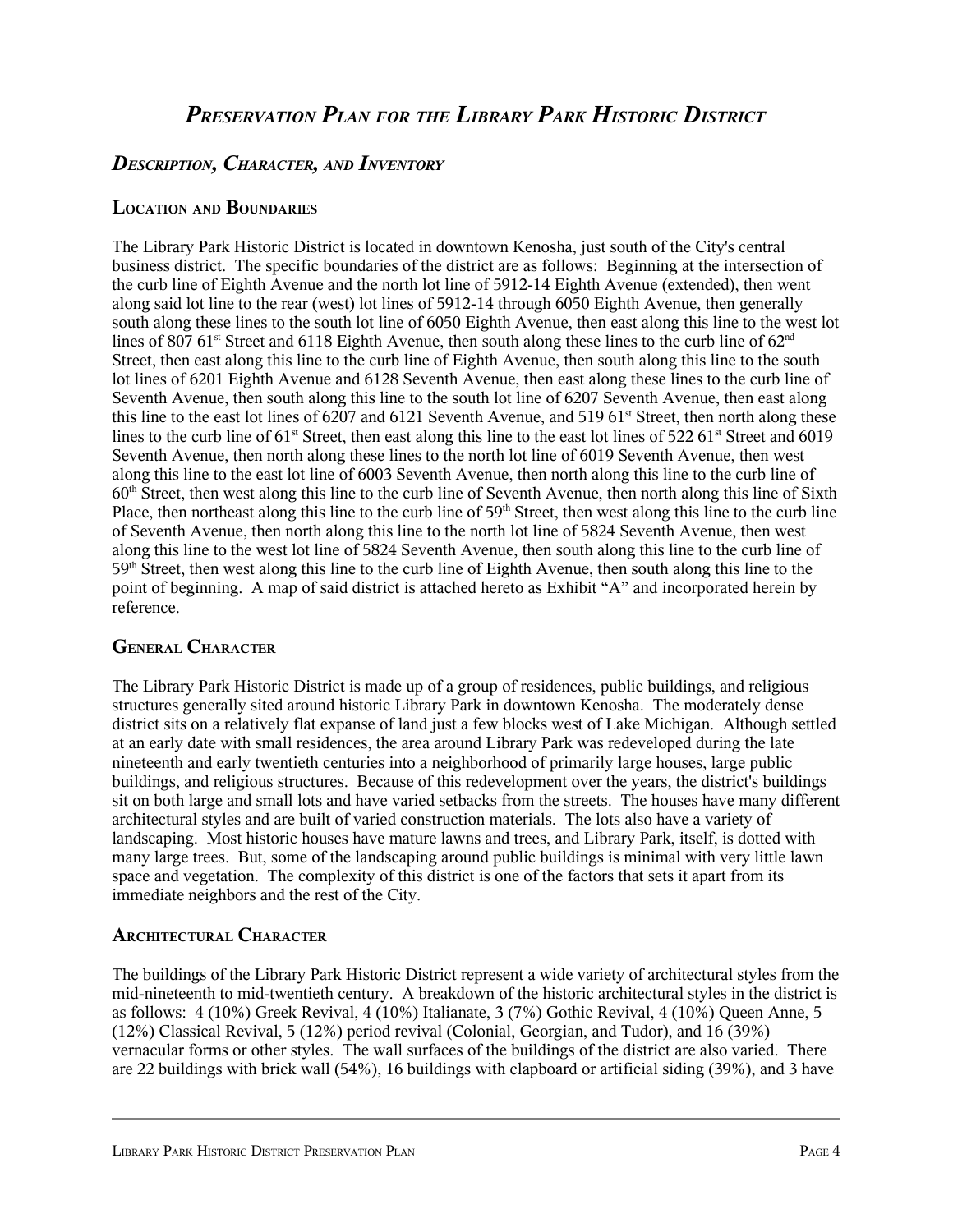stone or stone veneer wall (7%). Almost all of the buildings of the district are two stories in height (71%). Three (7%) of the buildings are one story in height, 8 (20%) buildings are two and one-half or three stories in height, and one building (2%) is over three stories in height. There are 21 (51%) buildings with gable roofs, 14 (34%) with hip roofs, and 6 (15%) with flat roofs in the district, as well.

Most of the buildings in the district have been well-maintained with their historic features intact. There are a number of garages and outbuildings located in the district, but they are primarily non-contributing or non-historic elements of the district. There are a few non-contributing buildings in the district and a few non-contributing additions to historic buildings. These non-contributing elements are identified in the building inventory.

| <b>Address</b>        | <b>Name</b>                      | <b>Style</b>             | <b>Date</b>  | <b>Contributing</b> |  |  |  |
|-----------------------|----------------------------------|--------------------------|--------------|---------------------|--|--|--|
| <b>Seventh Avenue</b> |                                  |                          |              |                     |  |  |  |
| 5824                  | Old First Baptist Church         | <b>Gothic Revival</b>    | 1901         | Yes                 |  |  |  |
| 5900 A                | St. Matthew's Guild Hall         | Neo-Gothic               | 1955         | N <sub>0</sub>      |  |  |  |
| 5900                  | St. Matthew's Church             | Gothic Revival           | 1872-79      | Yes                 |  |  |  |
| 6003                  | Lucien Scribner House            | Greek Revival/Italianate | 1843         | Yes                 |  |  |  |
| 6019                  | Urban J. Lewis House             | Queen Anne               | 1892         | Yes                 |  |  |  |
| 6027                  | Louis Thiers House               | Queen Anne               | 1893         | Yes                 |  |  |  |
| 6035                  | Herman Reinhold House            | <b>Greek Revival</b>     | 1864         | Yes                 |  |  |  |
| 6039                  | James Gorman House               | Two-Story Cube           | 1927         | Yes                 |  |  |  |
| 6107                  | <b>Edward Bain House</b>         | Italianate               | 1860         | Yes                 |  |  |  |
| 6116                  | Residence                        | Second Empire            | c.1880       | Yes                 |  |  |  |
| 6118-20               | <b>Charles Frantz House</b>      | American Foursquare      | c.1907       | Yes                 |  |  |  |
| 6121                  | Medical Office Building          | Contemporary             | c.1980       | N <sub>0</sub>      |  |  |  |
| 6122-24               | <b>Wells House</b>               | American Foursquare      | c.1913       | Yes                 |  |  |  |
| 6128                  | John T. Yule House               | Italianate               | 1866         | Yes                 |  |  |  |
| 6207                  | <b>Terrace Court Apartments</b>  | <b>Classical Revival</b> | c.1928       | Yes                 |  |  |  |
| <b>Eighth Avenue</b>  |                                  |                          |              |                     |  |  |  |
| 5912-14               | Eastman-Hurd House               | Two-Story Cube           | c.1904       | Yes                 |  |  |  |
| 5918                  | N.R. Allen, Jr. House            | Queen Anne               | c.1890       | Yes                 |  |  |  |
| 5934                  | First Congregational Church      | <b>Gothic Revival</b>    | 1874<br>1962 | Yes<br>Addition: No |  |  |  |
| 6004                  | The Allis                        | <b>Classical Revival</b> | c.1915       | Yes                 |  |  |  |
| 6008                  | <b>Arthur French House</b>       | Craftsman                | 1908         | Yes                 |  |  |  |
| 6012                  | Mary Allen House                 | Colonial Revival         | c.1904       | Yes                 |  |  |  |
| 6018                  | <b>Apartment Building</b>        | Contemporary             | c.1975       | No                  |  |  |  |
| 6028                  | William M. Farr House            | German Revival           | c.1890       | Yes<br>Addition: No |  |  |  |
| 6032                  | First Church of Christ Scientist | Colonial Revival         | 1927         | Yes                 |  |  |  |

#### **BUILDING INVENTORY**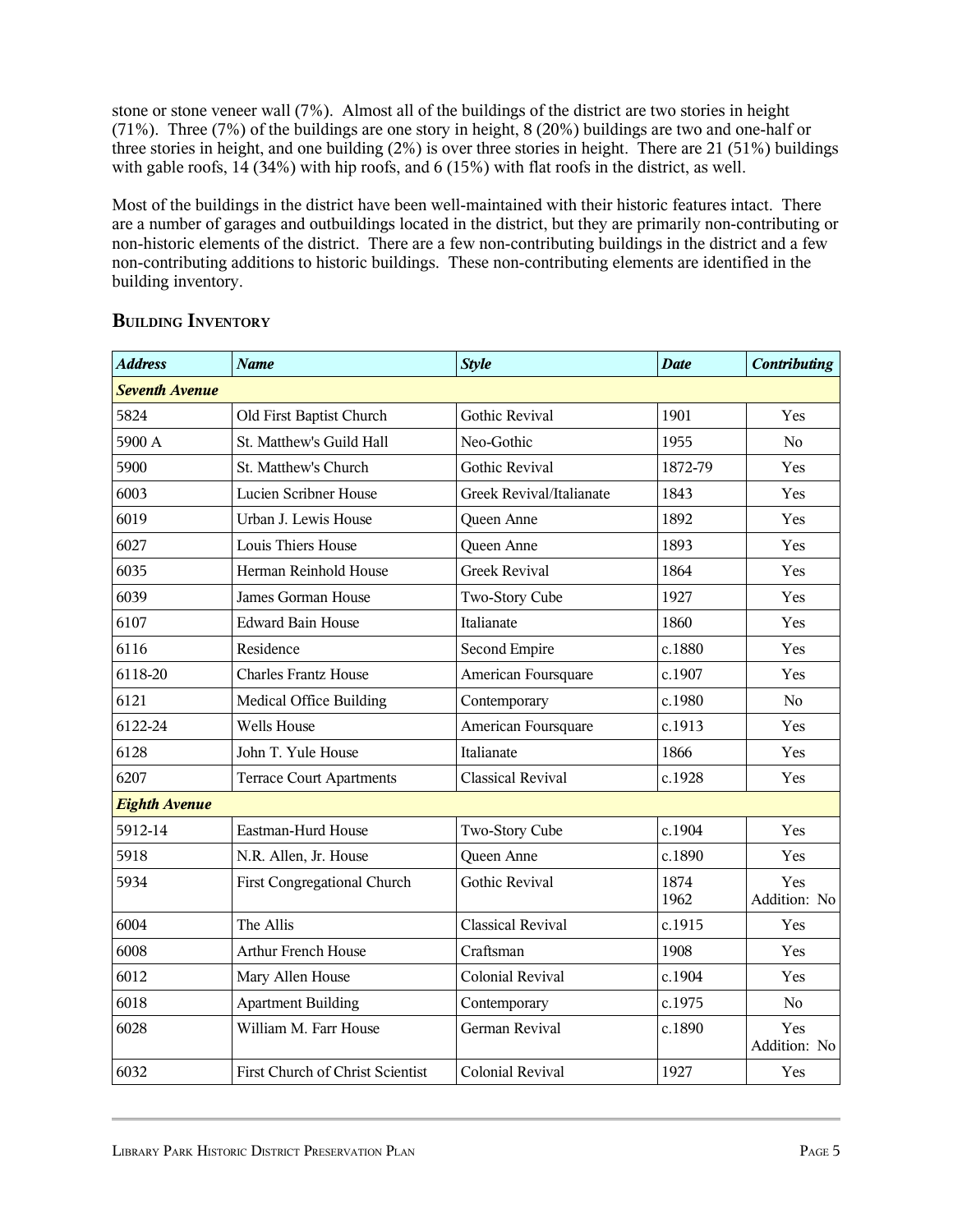| <b>Address</b>     | <b>Name</b>                 | <b>Style</b>             | <b>Date</b> | <b>Contributing</b> |  |  |  |
|--------------------|-----------------------------|--------------------------|-------------|---------------------|--|--|--|
|                    |                             |                          | c.1995      | Addition: No        |  |  |  |
| 6044               | <b>Volney French House</b>  | Italianate               | 1846        | Yes                 |  |  |  |
| 6050               | Jewish Community Center     | <b>Classical Revival</b> | 1927-28     | Yes                 |  |  |  |
| 6118               | Joseph Tacki House          | Colonial Revival         | c.1900      | Yes                 |  |  |  |
| 6119               | Duplex                      | Queen Anne               | c.1904      | Yes                 |  |  |  |
| 6123               | Mary Stanbridge House       | Gabled Ell               | c.1905      | Yes                 |  |  |  |
| 6201               | <b>Charles Stuart House</b> | Gabled Ell               | c.1907      | Yes                 |  |  |  |
| <b>59th Place</b>  |                             |                          |             |                     |  |  |  |
| 711                | Simmons Library             | <b>Classical Revival</b> | 1900        | Yes                 |  |  |  |
| 711                | Soldier's Monument          | <b>Classical Revival</b> | 1900        | Yes                 |  |  |  |
| 711                | <b>Lincoln Statue</b>       |                          | 1909        | Yes                 |  |  |  |
| 720                | Old YMCA                    | <b>Tudor Revival</b>     | 1930        | Yes                 |  |  |  |
| <b>61st Street</b> |                             |                          |             |                     |  |  |  |
| 519                | C. Ernest Dewey House       | Craftsman                | c.1910      | Yes                 |  |  |  |
| 521                | William T. Flatley House    | Georgian Revival         | c.1930      | Yes                 |  |  |  |
| 522                | Samuel B. Scott House       | Greek Revival/Italianate | c.1855      | Yes                 |  |  |  |
| 530                | Residence                   | <b>Greek Revival</b>     | c.1855      | Yes                 |  |  |  |
| 536                | Richard H. Welles House     | Queen Anne               | c.1905      | Yes                 |  |  |  |
| 600                | Aart Van Westrienen House   | Front Gable              | c.1904      | Yes                 |  |  |  |
| 705                | Jacob Gottfredsen House     | <b>Italianate</b>        | 1869-71     | Yes                 |  |  |  |
| 711                | Frederick Gottfredsen House | Queen Anne               | 1888        | Yes                 |  |  |  |
| 807                | Masonic Temple              | <b>Classical Revival</b> | 1924        | Yes                 |  |  |  |

# **CONTRIBUTING AND NON-CONTRIBUTING ELEMENTS OF THE DISTRICT**

The resources of the Library Park Historic District, as listed above, have all been classified as either being contributing to the district or noncontributing. Contributing resources are defined as resources that are at least 50 years of age and have retained most of their historic appearance. Noncontributing resources are defined as resources that are less than 50 years of age, or, if they are 50 years of age or older, have lost their historic integrity due to extensive remodeling. Some contributing resources have large noncontributing additions.

# *HISTORICAL BACKGROUND*

After the first settlers arrived in Kenosha in 1835, the land around Library Park was soon taken up largely by Yankee Charles Durkee and Canadian George Kimball. Soon after they took up residence, Durkee and Kimball donated a portion of their land for a New England type commons, now known as Library Park. Gradually, some of the village's most prominent citizens saw the beauty of living around a park, and they began erecting homes in the neighborhood. Most of the homes were small to medium-sized buildings, such as the Lucien Scribner House (6003 Seventh Avenue, 1843) and the Volney French House (6044 Eighth Avenue, 1846).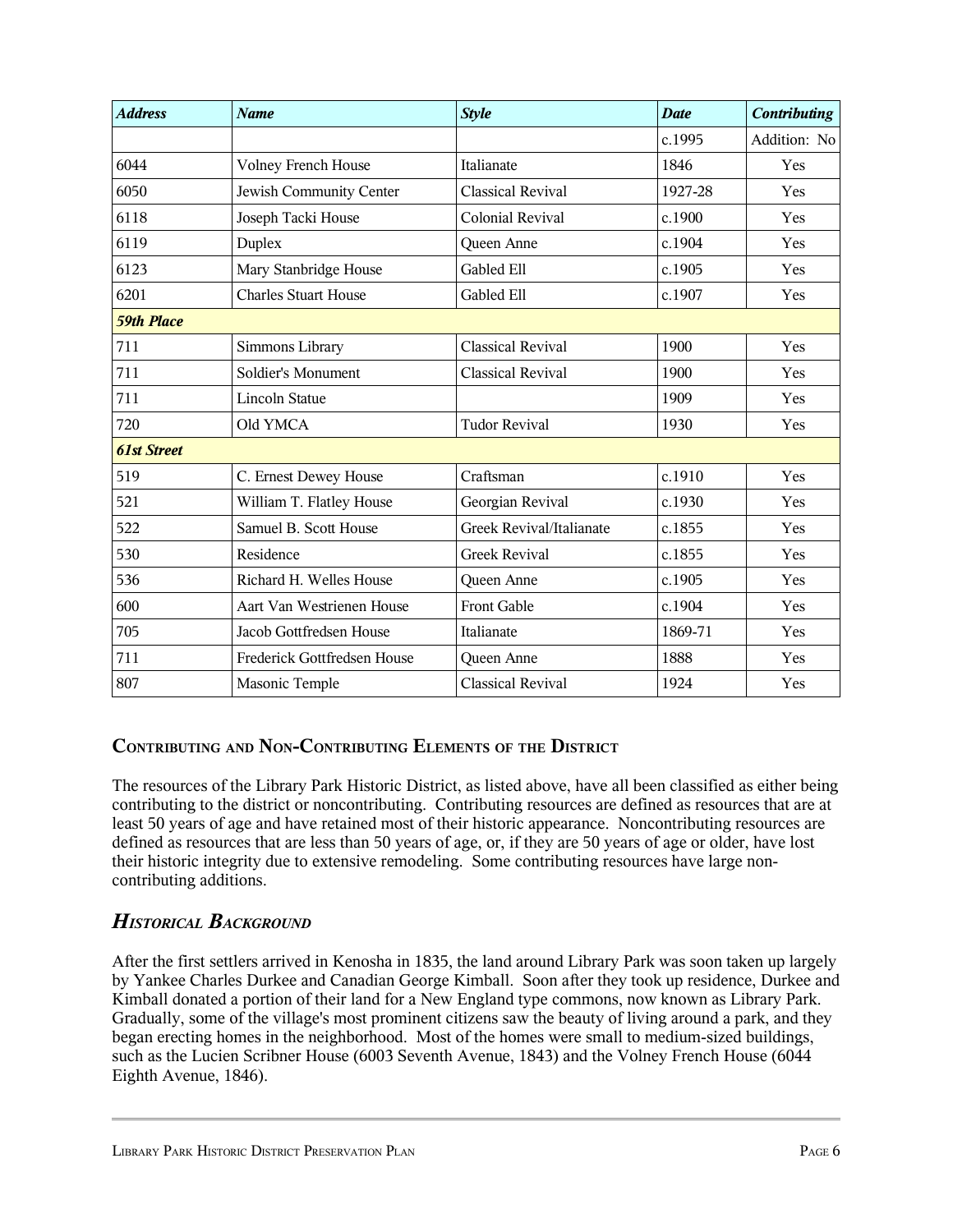The 1850s saw increased settlement of the park area, and by 1861, the lots around the park were almost entirely filled. The houses at this time ranged from the modest Greek Revival-influenced house at 530 61st Street (c.1855) to the elaborate Italianate style Edward Bain House (6107 Seventh Avenue, 1860). Many of these early houses were lost, though, due to the redevelopment that occurred in the district in the late nineteenth and early twentieth centuries.

After the Civil War, most of the buildings erected in the district were substantial and featured high quality architectural details. They included the Italianate Jacob Gottfredsen House (705 61st Street, 1869-71) and the Gothic Revival churches, St. Matthew's (5900 Seventh Avenue, 1872-1879) and First Congregational (5934 Eighth Avenue, 1874). Several large Queen Anne style houses were built in the district during the later nineteenth century. They included the Frederick Gottfredsen House (711 61st Street, 1888), the Urban J. Lewis House (6019 Seventh Avenue, 1892), and the Louis Thiers House (6027 Seventh Avenue, 1893). At this point, the neighborhood around Library Park was primarily residential and was the most fashionable address in town.

During the early twentieth century, urban pressures that resulted from the district's proximity to the city's downtown commercial district forced new and different construction that made the neighborhood more dense. Large lots were further subdivided, and any remaining vacant space was used for new "infill" housing; that is, smaller, less architecturally distinctive houses than what had been constructed earlier. Typical of this infill construction are the streetscapes of houses along the south end of Seventh and Eighth Avenues. At the same time, many of the larger houses in the district were subdivided into apartments, rooming houses, or put to a different use.

More significant change to the district came with the construction of large, public buildings during the early twentieth century. The trend began with the construction of the Gilbert M. Simmons Memorial Library (711 59th Place), completed in 1900. The Classical Revival library was complemented by the construction of the Classical Revival Masonic Temple (807 61st Street) in 1924, the Colonial Revival First Church of Christ, Scientist (6032 Eighth Avenue) in 1927, and the Classical Revival Jewish Community Center (6050 Eighth Avenue) in 1927-28. Two large apartment buildings also added to the density of the district, and helped change the focus of residential housing from single-family to multifamily. The Allis (6004 Eighth Avenue) was built around 1915 and the Terrace Court Apartments (6207 Seventh Avenue) were constructed around 1928. Completing this neighborhood change was the construction of the old YMCA building (720 59th Place), a massive Tudor Revival structure, in 1930.

After World War II, there was little building activity in the neighborhood. Most new construction consisted of additions to existing buildings. But, the uses of the buildings in the district continued to evolve. Most of the single-family homes in the district were converted to either commercial, public, or multi-family use, or a combination of all of the above. Public buildings have largely remained public, but their uses have sometimes changed from their original purposes. But, despite the changes that have taken place in the district, it retains its historic qualities and reflects the growth and development of this area of the city.

# *ARCHITECTURAL SIGNIFICANCE*

The Library Park Historic District is significant for architecture because it contains many fine examples of nineteenth and twentieth century architectural styles. Many of the buildings were also designed by locally and nationally prominent architects. In particular, the concentration of so many fine individual examples of historic architectural styles in the district that makes it one of the outstanding neighborhoods in the city; a virtual showcase of mid-nineteenth and early twentieth century architectural styles. The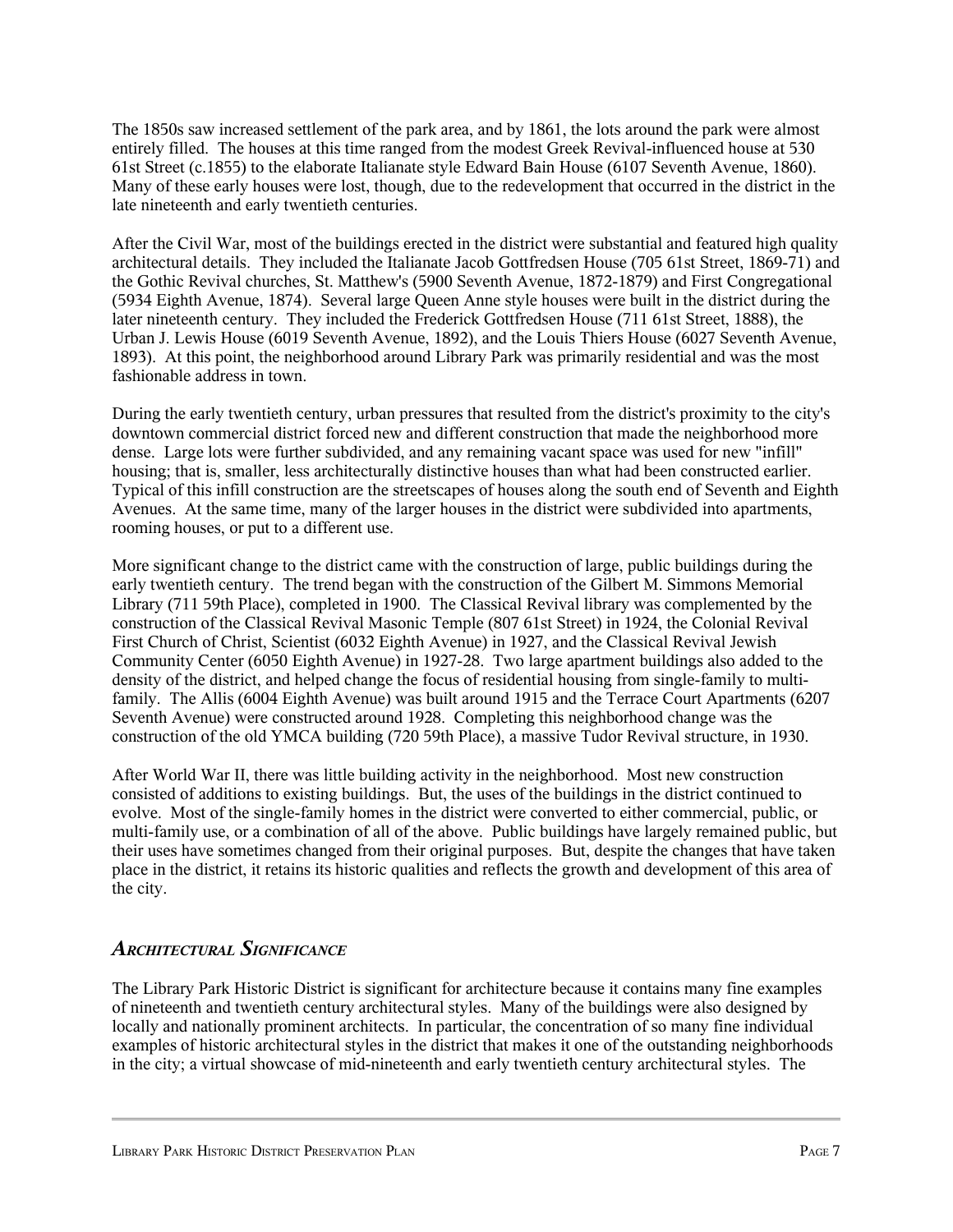district also contains a fine example of historic landscape architecture. The original landscaping of the park around the Simmons Library was designed by Ossian C. Simonds, a prominent Chicago landscape architect known for his picturesque landscape plans of the late nineteenth and early twentieth centuries.

#### *GREEK REVIVAL AND ITALIANATE*

There are three buildings in the district that are fine examples of the transitional period between the formal, classical Greek Revival style and the more picturesque Italianate style. They include the Lucien Scribner House (6003 Seventh Avenue, 1843), the Volney French House (6044 Eighth Avenue, 1846), and the Samuel B. Scott House (522 61st Street, c. 1855). They all have the symmetrical, formal plan and massing of the Greek Revival style, but also the roof line of the Italianate style.

There are three fine examples of the Italianate style in the district. The largest is the Edward Bain House (6107 Seventh Avenue, 1860) with its massive decorated gables. A very fine and typical example of the Italianate style is the Jacob Gottfredsen House (705 61st Street, 1869-71), a well-preserved example of the style. The John T. Yule House (6128 Seventh Avenue, 1866) is a very typical example of a modest, middle-class Italianate house, yet it is highly decorative.

#### *GOTHIC REVIVAL*

There are two fine Gothic Revival churches in the Library Park District. St. Matthew's Episcopal Church (5900 Seventh Avenue, 1872-1879), is an outstanding example of the style and features unusual "flying buttresses." The First Congregational Church (5934 Eighth Avenue, 1874) is a more typical example of a nineteenth century Gothic Revival church building that features fine brick construction and artistic stained glass windows.

#### *QUEEN ANNE*

There are three outstanding examples of the Queen Anne style in the district. The Urban J. Lewis House (6019 Seventh Avenue, 1892) is probably the best example of the style in the city. The Frederick J. Gottfredsen House (711 61st Street, 1888) has unusual features from other styles, and the Louis Thiers House (6027 Seventh Avenue, 1893 is a typical Queen Ann house with an asymmetrical plan and turret.

#### *CLASSICAL REVIVAL*

Some of the finest Classical Revival buildings in Kenosha are located in the Library Park Historic District. The Gilbert M. Simmons Memorial Library (711 59th Place, 1900) was the work of Daniel Burnham, the most prestigious of all of the Classical Revival architects, and it is an outstanding example of the style. Two other fine Classical Revival buildings in the district are the Masonic Temple (807 61st Street, 1924) and the Jewish Community Center (6050 Eighth Avenue, 1927-28). Both the Terrace Court Apartments (6207 Seventh Avenue, c. 1928) and the Allis apartment building (6004 Eighth Avenue, c. 1915) feature Classical Revival details, as well.

#### *TUDOR REVIVAL*

Also included in this district is an outstanding example of the Tudor Revival style. The old YMCA building (720 59th Place, 1930) is a castle-like interpretation of the popular twentieth century architectural style.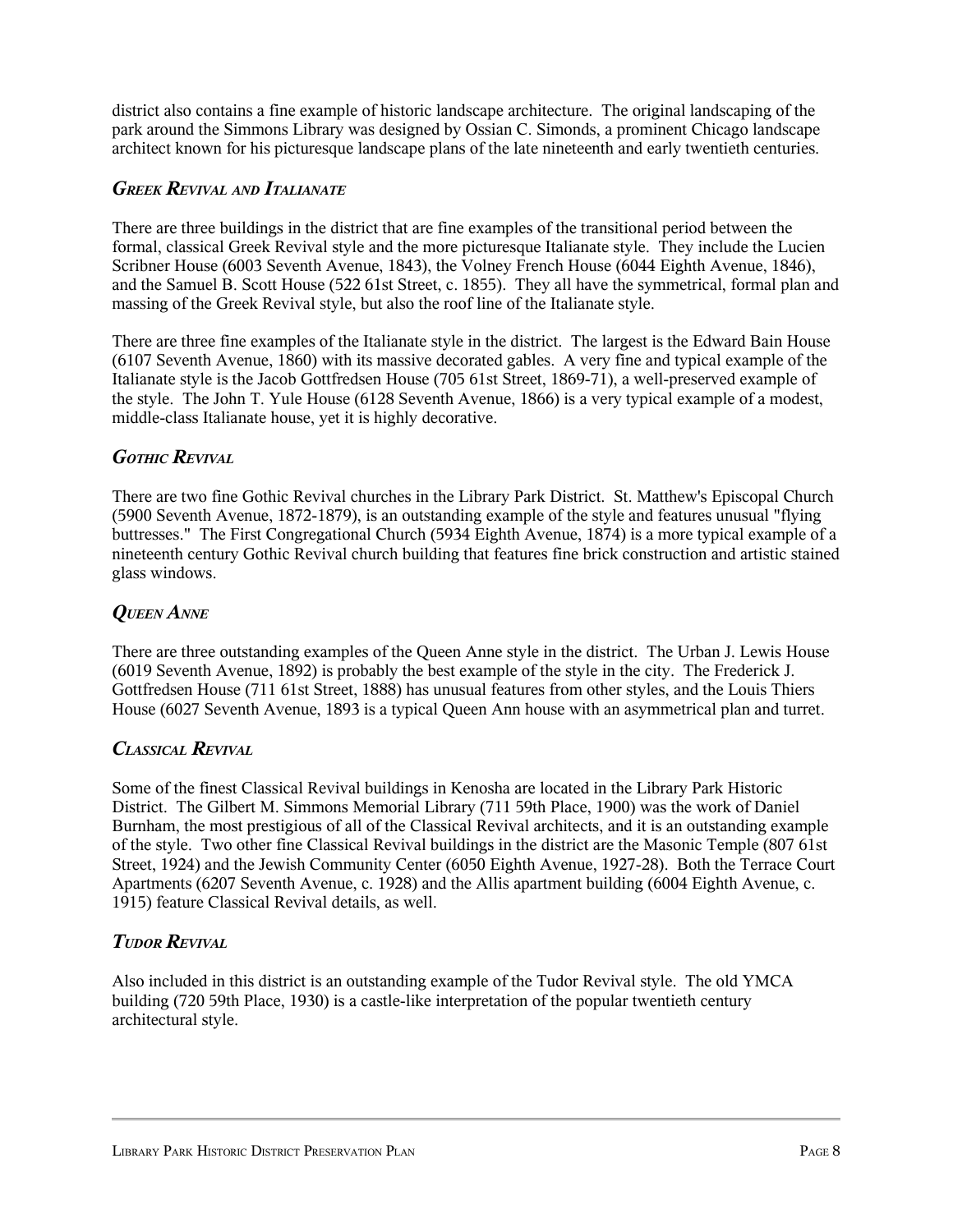#### *ARCHITECTS*

The Library Park Historic District is also significant for architecture because many of its fine buildings were designed by noted historic architects. The most significant was Chicago architect Daniel H. Burnham, who designed the Simmons Library. A leading proponent of the Classical Revival style, he was one of the best architects designing in that style in the early twentieth century. Another Chicago architect, Gustav Schmid, was responsible for the design of the Kenosha Masonic Temple. Schmid designed several noteworthy fraternal buildings in the country. Chicago's Chester H. Walcott designed the impressive Tudor Revival old YMCA building. In the nineteenth century, another Chicago architect, A. H. Ellwood, designed the St. Matthew's Church in a historic interpretation of the Gothic Revival style.

#### *LANDSCAPE ARCHITECT*

The Library Park Historic District is significant for landscape architecture because the park was designed by noted Chicago landscape architect Ossian C. Simonds in 1899. Simonds is known for his designs of Graceland Cemetery in Chicago, the original estate grounds in Lake Forest, Illinois, the layout of Fort Sheridan, the grounds of the Universities of Maryland and Iowa, and several parks in Madison, Wisconsin. Simonds was one of the founding members of the American Society of Landscape Architects and the founder of the first four-year professional landscape architecture program in the Midwest at the University of Michigan. Simonds envisioned his designs to be like pictures worthy of being photographed or painted from every angle. He introduced native plant species into urban parks along with an abundance of curvilinear roads and pathways. The Library Park design integrated Simond's interpretation of a picturesque landscape with the curving natural footpaths created by the original settlers of Southport.

# *HISTORICAL SIGNIFICANCE*

The Library Park Historic District is historically significant because several of its buildings represent important events in the development of Kenosha's history and because many prominent individuals and families lived in the district during the historic period. One of the earliest historically significant events in the district occurred during the ante-bellum period, when local abolitionist minister Ruben Deming participated in the underground railroad. Reverent Deming assisted slaves fleeing the south along the network of transportation links known as the underground railroad. Deming hid runaway slaves in his home in Library Park and assisted them in finding a ship that would take them toward Canada via the Great Lakes. Although Reverend Deming's house is no longer in Library Park, the site of his old house is marked as an important historic landmark in Kenosha.

Other historically significant people who made their homes in Library Park included prominent industrialists. One of the most important was Edward Bain (6107 Seventh Avenue), who developed the Bain Wagon Works from a small wagon shop into a major industry in the nineteenth century. In 1890, Nathan Allen, Jr., (5918 Eighth Avenue), began expanding his father's tannery, a successful nineteenth century industry, into a factory complex that encompassed 28 buildings and employed 1,000 workers. Both of these industrialists made an important impact on the growth and development of industry in Kenosha.

Making less of an impact individually, but contributing to the overall growth and development of Kenosha's industrial base in the nineteenth and twentieth centuries, were several other people who lived in Library Park. They included Jacob and Frederick Gottfredsen (705 and 711 61st Street), who operated the Gottfredsen Brewery; Peter Pirsch (6003 Seventh Avenue), who invented and produced innovative fire-fighting equipment at the turn of the twentieth century; and Horace Johnson (6028 Eighth Avenue),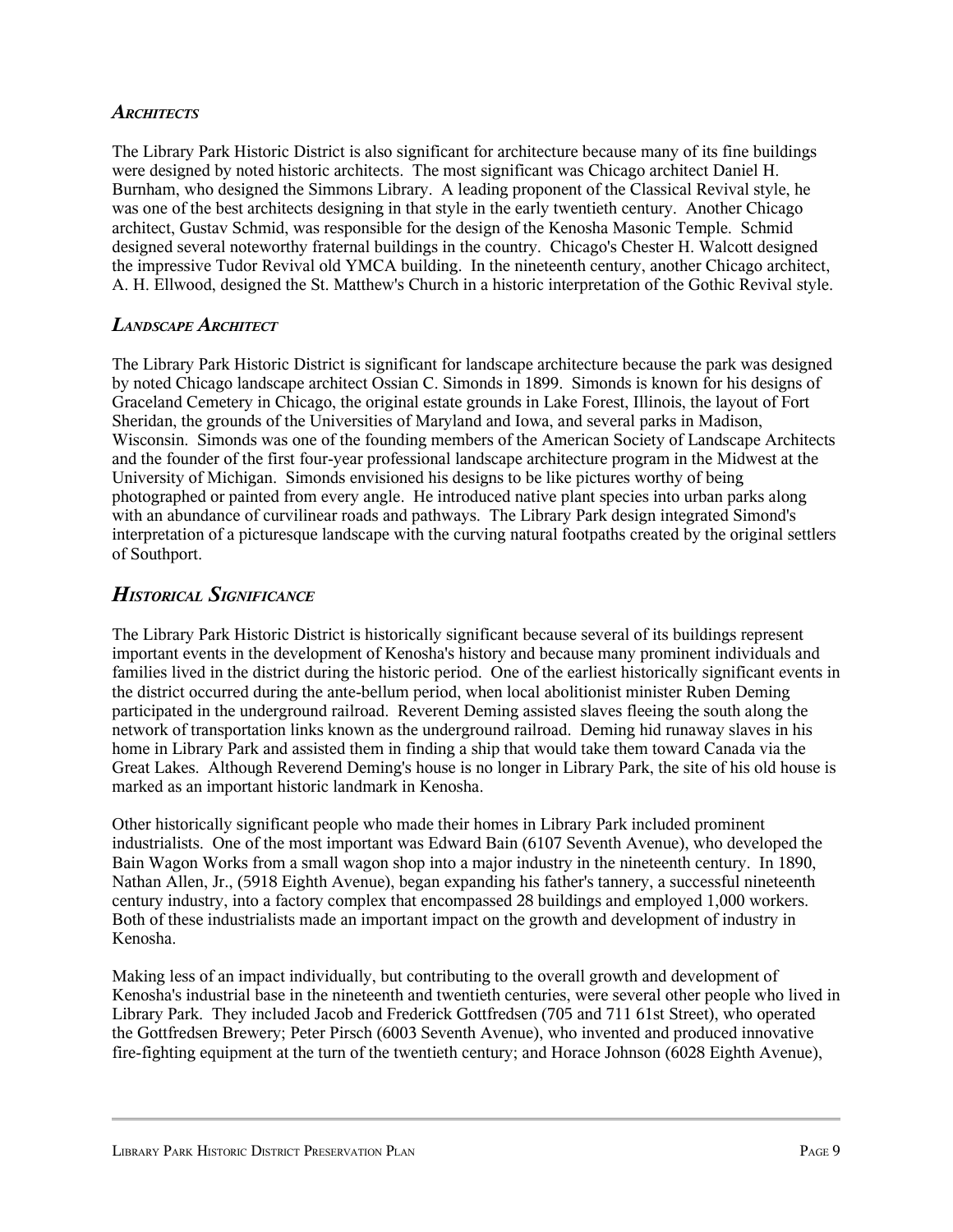whose innovative men's underwear design of the early twentieth century helped turn the Cooper Clothing Company into Jockey International, one of Kenosha's most important twentieth century corporations.

There are also a number of buildings in Library Park that are historically significant because they represent the growth and development of education and social services in the city. In an area of education, one of the most important milestones in the city was the establishment of a free public library. In 1899, Zalmon Simmons, a local industrialist, donated enough money to build the first public library building in the city. The Simmons Memorial Library (711 59th Place), the centerpiece of the Library Park District, remains an important educational facility today.

Several buildings are important in the area of social services. The old YMCA building (720 59th Place), is the long-time home for important youth services in Kenosha. Established in 1885, the YMCA was revitalized in the 1920s, and the construction of this building in 1930 was the culmination of the city's effort to assist young men. A few years later, the organization began to serve young women, as well, and changed its name to the Kenosha Youth Foundation.

Another important social organization in the city was the Kenosha Women's Club (6028 Eighth Avenue). In the late nineteenth and early twentieth centuries, women's clubs were the most important organizations that helped women participate in the social, cultural, and civic life of the community. The Women's Club of Kenosha began in 1891 and through the years, the club has been an important institution serving women in Kenosha.

Masonic lodges were formed in Kenosha in the mid-nineteenth century, and for decades, this fraternal group was one of the most prominent social institutions in the city. The Masonic Temple in Library Park (807 61st Street), was the group's most notable building in Kenosha. The Jewish Community Center (6050 Eighth Avenue), had its origin in the Young Men's Hebrew Association, a social service organization for Jewish residents of Kenosha. Soon, the organization became a regular temple, but maintained their recreational and social activities. As Beth Hillel Temple, the organization remains an important Jewish social center in the city.

# *HISTORIC PRESERVATION OBJECTIVES*

The objectives in placing historic designation on the Library Park Historic District are to:

- A) Effect and accomplish the protection, enhancement, and perpetuation of the historic district which exemplifies and reflects elements of the City's cultural, social, economic, political, engineering, and architectural history.
- B) Safeguard the City's history and heritage as embodied and reflected in the historic district's structures and sites.
- C) Stabilize and improve property values.
- D) Foster civic pride in the beauty and noble accomplishments of the past.
- E) Protect and enhance the historic district for the benefit of residents, tourists and visitors, and serve as a support and stimulus to business and industry.
- F) Strengthen the economy of the City.
- G) Promote the historic district for the education, enjoyment, and welfare of the people of the City.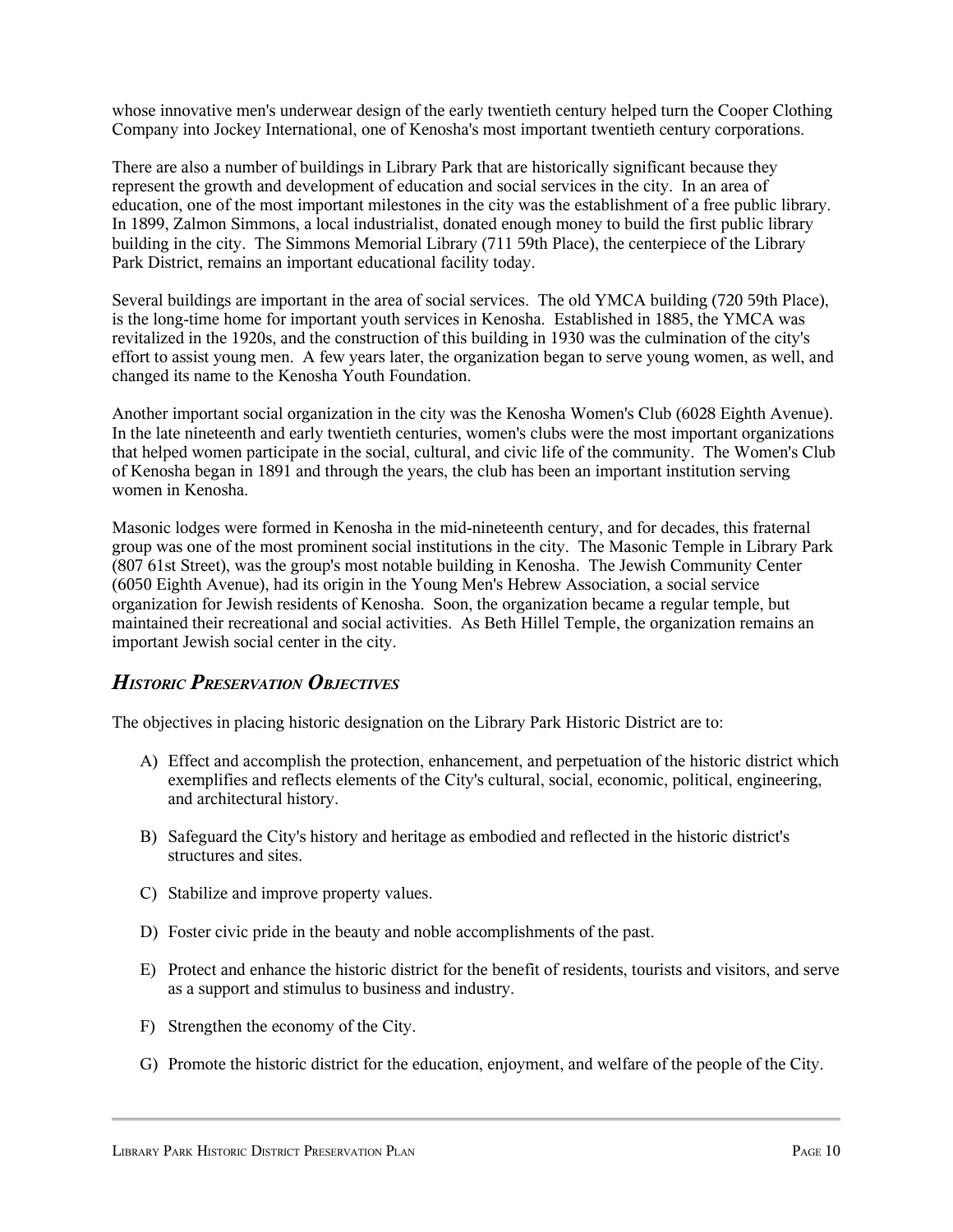# *PRESERVATION GUIDELINES*

In general, the following preservation guidelines are based upon the Secretary of Interior's Standards for Rehabilitation and Guidelines for Rehabilitating Historic Buildings, as published by the National Park Service, Department of the Interior. However, the Historic Preservation Commission reserves the right to make recommendations based upon particular design submissions. Nothing in these guidelines shall be construed to prevent ordinary maintenance of documented original elements.

#### **GUIDELINES FOR REHABILITATION**

These guidelines are not intended to restrict an owner's use of their property, but to serve as a guide for making changes which will be sensitive to the architectural integrity of the structure and appropriate to the overall character of the district. The following guidelines will be used by the Kenosha Historic Preservation Commission in issuing a Certificate of Appropriateness for alterations and additions to structures in the Library Park Historic District.

#### *ADDITIONS AND EXTERIOR ALTERATIONS*

The design of additions and exterior alterations should be compatible with the existing structure in scale, architectural design, texture, and the proportion of solids to voids. Materials and architectural details used in such exterior alterations and additions should reasonably match those on the existing structure. Where the materials and architectural details are unknown, the materials and architectural details of the structure should be compatible with those used in the original construction of similar structures.

#### *CHIMNEYS*

Original chimneys should be retained and the addition of new chimneys should match existing chimneys and/or should be in keeping with the character and style of the original building. If rebuilding is necessary, the chimney should duplicate the original chimney unless the expense is prohibitive, in which case the new chimney's design should harmonize with the style of the building.

#### *DOOR OPENINGS AND DOORS*

Door openings should be retained, and whenever possible, the front entrance should be kept at the original level. The original entry size, shape, and trim should be maintained. If replacement is necessary, materials and design must be the same or similar to the materials used in the original construction of the building. Altering the height or width of a door opening is not recommended.

The repair and retention of the original door(s) are encouraged when possible. If replacement is necessary, it is recommended that the new door(s) match the original in size and appearance and harmonize with the architectural design and style of the building.

The repair and retention of original storm door(s) or the replacement of same with new unit(s) which reasonably duplicate the original in materials and appearance are encouraged. Replacement(s) with metal components are acceptable where factory-enameled. Raw aluminum storms are acceptable if painted after a year of weathering of the finish. Replacement(s) which imitate a specific style are acceptable only if the style matches the style of the house.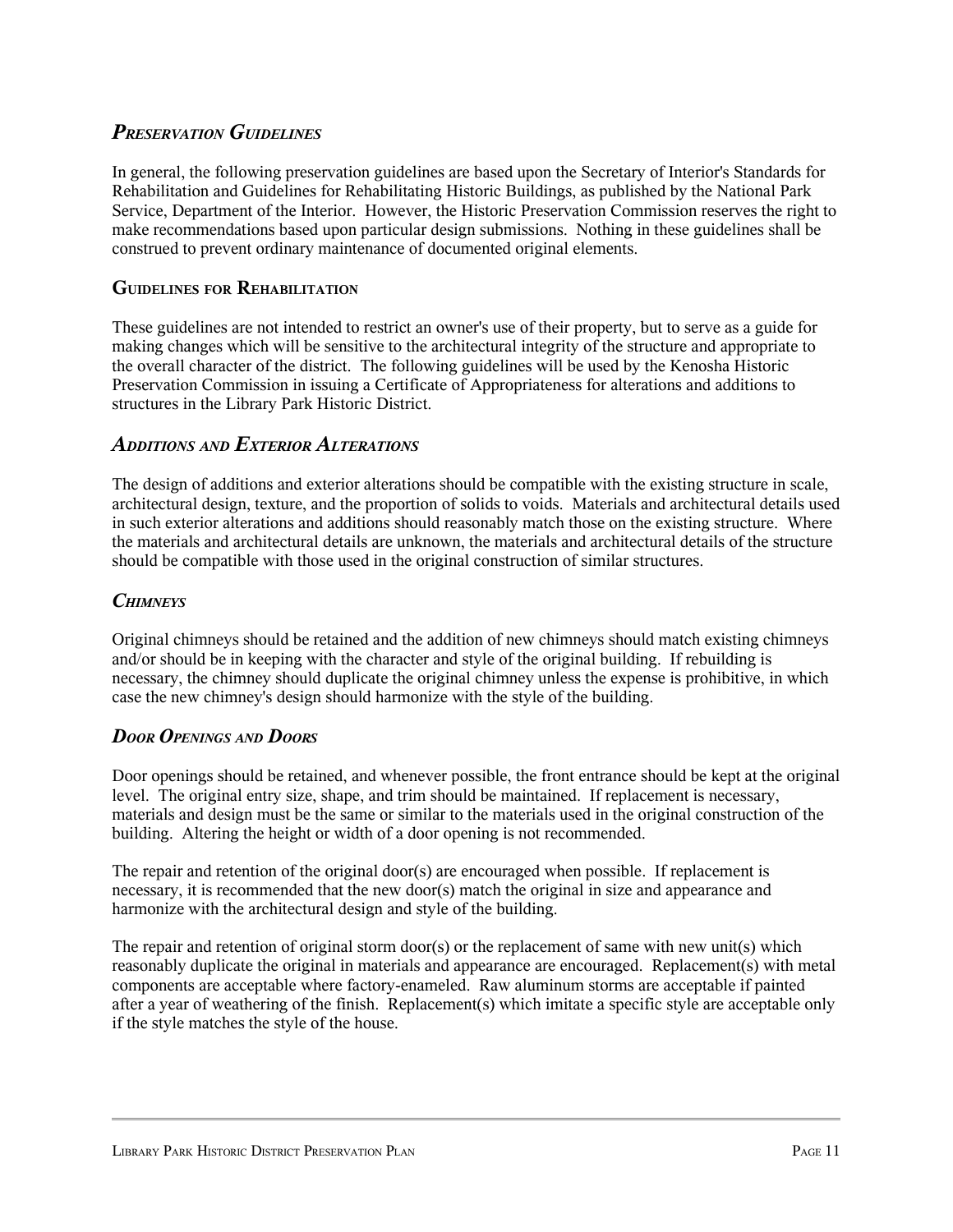#### *EXTERIOR FINISHES*

**Masonry** – Unpainted brick, stone, or terra-cotta should not be painted or covered unless documented as being originally painted. Re-point defective mortar by matching the original color, style, texture, and strength. Clean masonry only when necessary to halt deterioration and with the gentlest method possible. Sandblasting brick or stone surfaces is prohibited because this method of cleaning erodes the surface of the material and accelerates deterioration. Avoid the indiscriminate use of chemical products which could have an adverse reaction with masonry. Repair or replace deteriorated material with new material that matches the existing as closely as possible unless the existing material is inappropriate and the new material will be more in keeping with the character and style of the original structure.

**Stucco** – Repair stucco with a stucco mixture matching the original as closely as possible in appearance and texture.

**Wood** – Retain original material, whenever possible. Avoid removing decorative wood shingling, boards, and/or other architectural details.

#### *HANDICAPPED ACCESS RAMPS, RAILS, ETC.*

Ramps, rails, and other devices needed for easy access by a handicapped person are acceptable if constructed in a manner which alters the overall design as little as possible. Ramps should be designed in such a manner as to be easily removed when no longer needed.

#### *HEIGHT*

All additions should be no higher than the existing structure. Exceptions may be made for the restoration of features which can be documented as having been previously present and which are compatible with the original design or by special exception to be considered on an individual basis by the Historic Preservation Commission.

#### *MECHANICAL AND SOLAR APPARATUS*

Mechanical and solar apparatus may be installed where such devices do not detract from the architectural integrity of the structure and are as unobtrusive as possible. Mechanical and solar apparatus should not be installed if such devices hide significant architectural features of the structure from the street view or from neighboring historic structures, of if their installation requires the loss of significant architectural features, or if they are of such a large scale that they become a major feature of the design of the structure.

#### *REPAIRS*

Repairs in materials that duplicate the original in composition, texture, and appearance are encouraged.

#### *RESTORATION*

Work that will return the structure to an earlier appearance is encouraged, especially when documented by photographs, architectural or archaeological research, or other suitable evidence.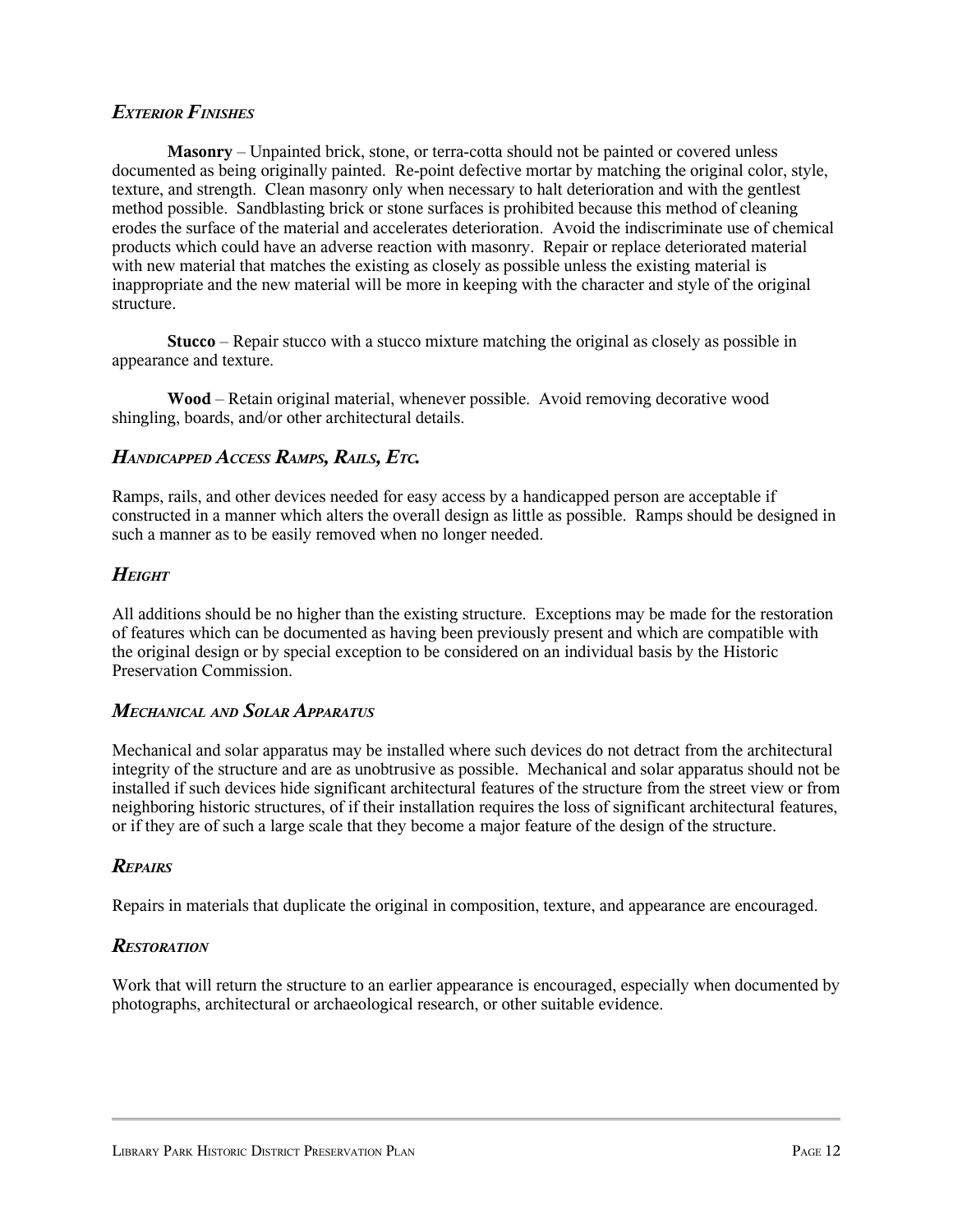### *ROOFS*

Retain the original roof shape. Modern dormers and skylights may be added to roof surfaces if they do not visually intrude upon those elevations visible from the public right-of-way. Avoid making changes to the roof shape which would alter the building height, roof line, pitch, or gable orientation. The roof should not be stripped of architectural features important to its character.

Retain tile and slate roofing materials, wherever possible. Avoid using new roofing materials that are inappropriate to the style and period of the building and neighborhood. Replace deteriorated roof coverings with new materials that match the existing in size, shape, color, and texture unless the existing roof covering is inappropriate and the new materials will be more in keeping with the character and style of the original building. Avoid replacing deteriorated roof covering with new materials which differ to such an extent from the existing in size, shape, color, and texture that the appearance of the building is altered.

# *SECOND EXIT OPENINGS, PLATFORMS, STAIRS, AND RAILINGS*

Second exit openings, platforms, stairs, and railings should not be applied to the front or sides of a structure unless they are not visible from the street fronting the structure. Second exit features should be architecturally compatible with the existing structure.

#### *SITING AND SITE LANDSCAPING*

Any changes to existing buildings must reflect the traditional siting of buildings in the district. This includes setback, spacing between buildings, the orientation of openings to the street and neighboring structures, and the relationship between the main building and accessory buildings. Building alterations should not obstruct the vistas from the street to the house and the existing green space and landscape features of the site should be retained. The size of driveways, walkways, and other landscape features around historic buildings should be in keeping with the historic character of the district. Large driveways or walkways should not be built in traditional green space areas and should be screened with appropriate landscape materials where they are constructed. The use of modern landscape "berms" are not encouraged.

#### *WINDOWS, STORM WINDOWS, SCREENS, AND AWNINGS*

The repair and retention of original windows, storm windows, screens, or replacement of the same with new units that duplicate the original in materials, size, and appearance are recommended. Historic or original windows and hardware should be used whenever possible. Replacement materials, such as combination metal windows are permitted, as long as the metal components are factory-enameled. Painting of existing raw aluminum storms is recommended, and painting new raw aluminum storms after one year is suggested. Window awnings constructed of wood, aluminum, vinyl, or steel are not recommended.

#### **GUIDELINES FOR NEW CONSTRUCTION**

#### *HEIGHTS*

Building heights should be compatible with the height of adjacent structures so that the appearance of the streetscape is maintained.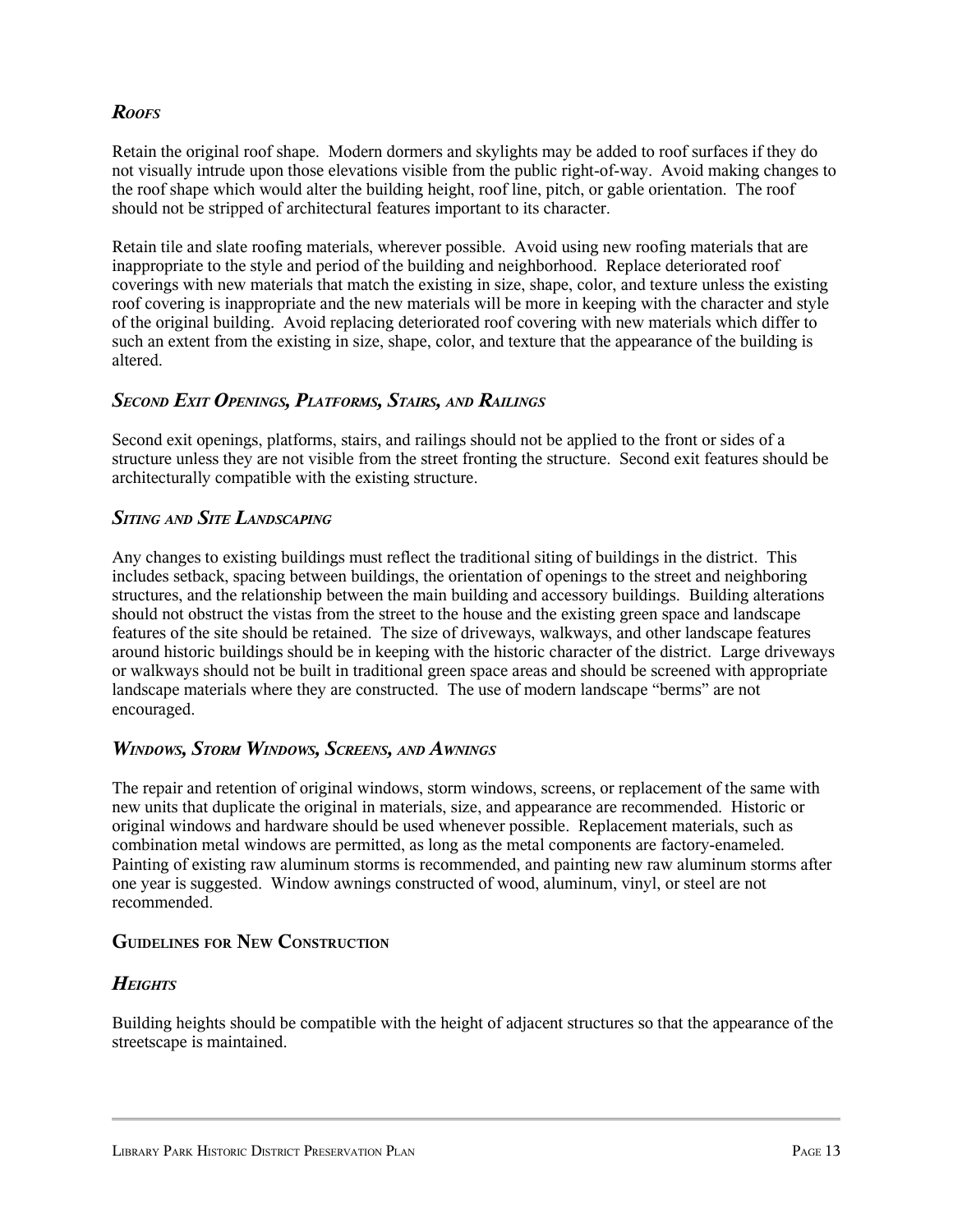# *MATERIALS*

Materials for the exterior walls and architectural trim for new structures should be compatible with the architectural style and construction materials found in the streetscape where the new building is to be located.

#### *MECHANICAL AND SOLAR APPARATUS*

Mechanical and solar apparatus are acceptable on new structures if such devices do not detract from the architectural integrity of the structure or other structures in the district and are as unobtrusive as as possible. Mechanical and solar apparatus should not be installed if such devices hide from contiguous street view significant architectural features of the structure or neighboring historic structures, or if their installation requires the loss of significant architectural features, or if they are of such a large scale that they become a major feature of the design of the structure.

# *PARKING LOTS*

Parking lots that have four or more spaces must be screened from adjoining streets. Screening may be satisfied by use of adequate landscape plantings or architecturally-compatible hardscaping that screen the parking lot from the public street.

#### *ROOF SHAPE*

The roof shape of new structures should be compatible with the roof shapes found in the streetscape where the new building is to be located.

#### *SITING AND SITE LANDSCAPING*

New construction must reflect the traditional siting of buildings in the district. This includes setback, spacing between buildings, the orientation of openings to the street and neighboring structures, and the relationship between the main building and accessory buildings. New buildings should not obstruct the vistas from the street to the house. If the new construction is replacing an older building, the existing green space and landscape features of the site should be retained. If the new construction is placed on a vacant lot, the amount of green space and landscape features around the new building should be similar to the green space and landscape features around the other buildings in the district.

The size of driveways, walkways, and other landscape features around new construction should be in keeping with the historic character of the district. Large driveways or walkways should not be built in traditional green space areas and should be screened with appropriate landscape materials where they are constructed. The use of modern landscape "berms" are not encouraged.

#### *VISUAL SIZE*

The gross area of the front facade (all walls facing the street) of a structure should be no greater than one hundred twenty-five (125) percent of the average gross area of the front facades of all structures within the visually related area. If this is not possible, changes in the setback should be designed in the front facade of the structure to repeat the rhythm and proportions of structure versus space within the related area.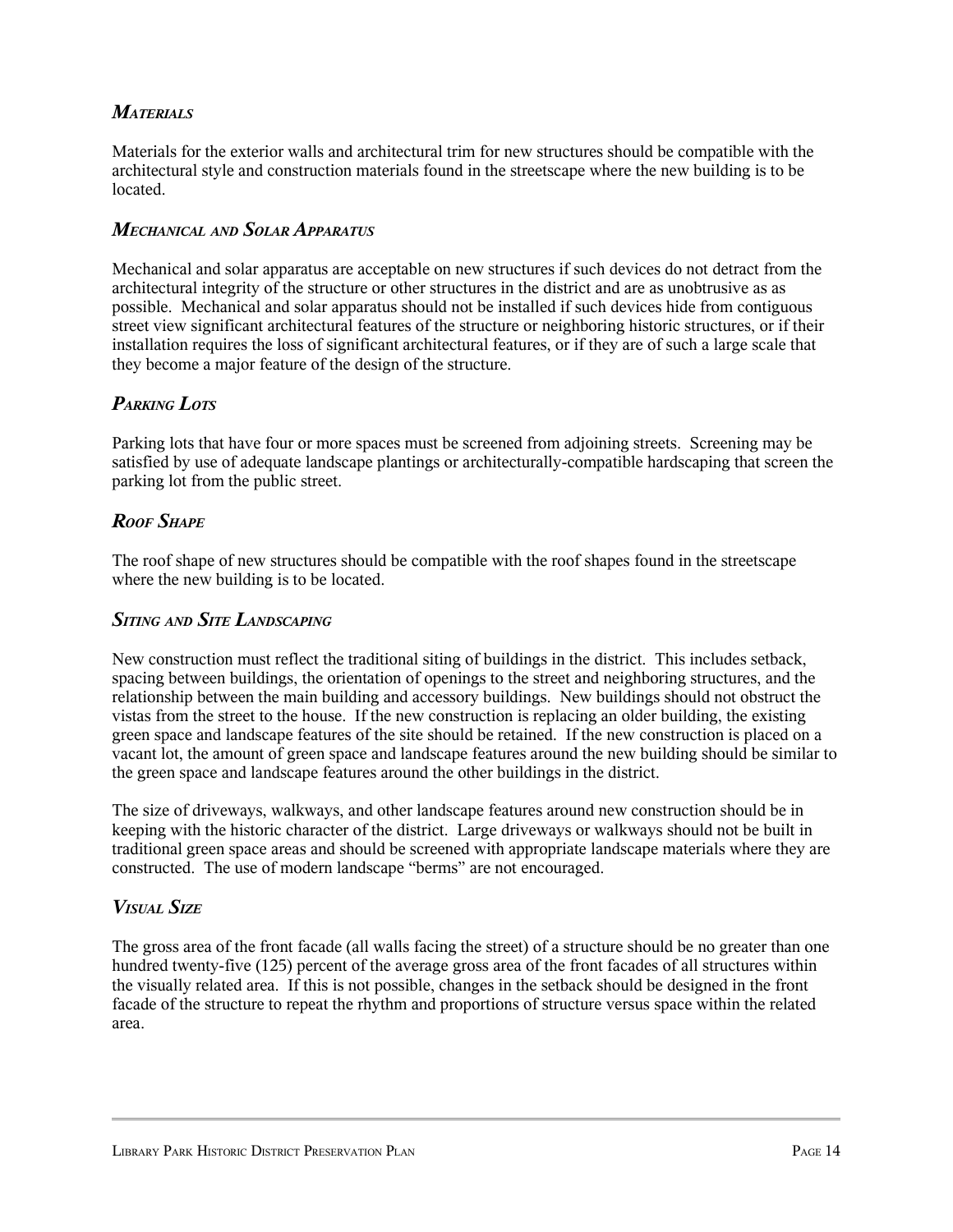#### *ACCESSORY BUILDINGS*

Accessory buildings shall be compatible with the design of the existing structures on the improvement parcel and be as unobtrusive as possible. Exterior wall materials should be reasonably similar to the materials used in the construction of the primary structures.

#### **GUIDELINES FOR DEMOLITION**

The following standards for approval of demolition work or recommendations for preservation, shall apply to historic structures in the historic district.

- A) The structure is of such historic significance that its demolition would be detrimental to the public interest.
- B) The structure, when in an historic district although not itself a historic structure, contributes to the distinctive character of the historic district as a whole, and therefore, demolition would be detrimental to the public interest.
- C) The demolition of the structure would be contrary to the purpose and intent of the historic preservation ordinance or to the objectives of this historic preservation plan.
- D) The structure is of such old, unusual, or uncommon design, texture, and/or material that it could not be reproduced or could be reproduced only with great difficulty and/or expense.
- E) The retention of the structure would encourage the study of the City's history, architecture, and design or develop an understanding of the City's culture and heritage.

Notwithstanding the above, a Certificate of Appropriateness for demolition shall be deemed appropriate where any of the following factors exist:

- A) The structure is in such a deteriorated condition that it is not structurally or economically feasible to preserve or restore it, provided that any hardship or difficulty claimed by the owner, which is self-created or the result of any failure to maintain the structure in good repair, cannot qualify as a basis for the issuance of a Certificate of Appropriateness.
- B) The denial of the application would deny the owner of the structure all economically viable use of their property.

#### **GUIDELINES FOR STREETSCAPES**

The streetscapes in the Library Park Historic District are visually cohesive because of the historic character of the buildings in the district and because of the historic landscaping surrounding these buildings. Therefore, it is important to maintain the height, scale, mass, and materials established by the buildings in the district and the traditional setbacks and density of the streetscapes. It is also important to maintain appropriate landscaping around the historic buildings and public areas of the district, and the extant green spaces currently surrounding public buildings in this district should be retained. When considering alterations to the district's buildings and/or sites, an effort should be made to maintain the appearance of an historic streetscape.

In addition, when public improvement projects are undertaken in the district, such as street reconstruction and landscaping, these improvements should avoid introducing elements which are incompatible with the historic streetscapes. Improvements should be based on traditional landscaping, fencing, retaining walls, signage, and street lighting that is compatible with the character and period of the streetscapes. In the Library Park Historic District, the extant brick street pavement should be retained.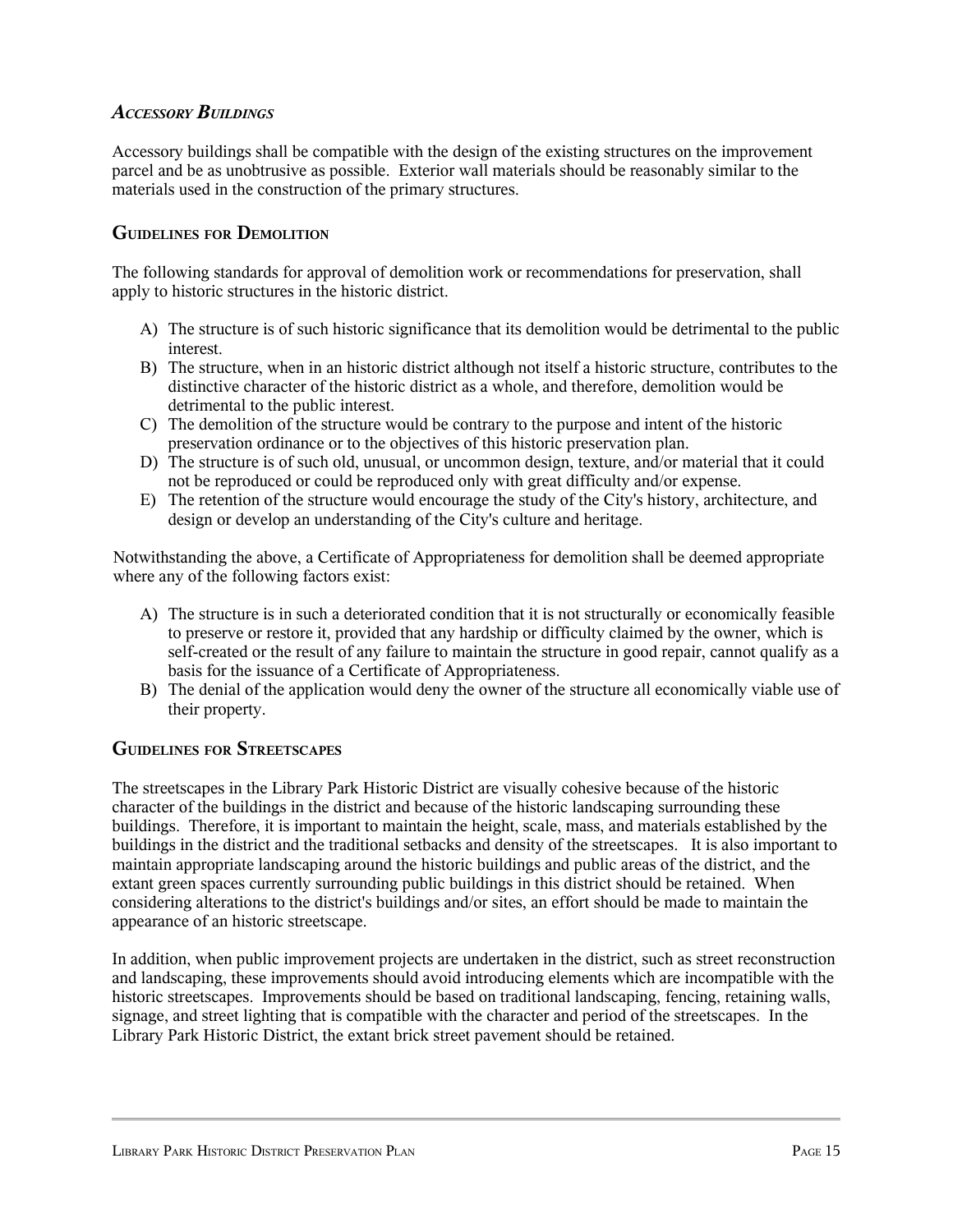#### **GUIDELINES FOR PARKS**

The Library Park Historic District is an important historic resource in the district and its existing features should be retained, including the extant mature trees, bushes, and green space. Any replacement of physical or mechanical features in the park, i.e., sidewalks or streetlights, should be in keeping with the historic character of the district. Mechanical equipment such as large telephone or electrical boxes, electrical transformers, or other equipment houses should not be placed in the park.

# *HISTORIC PRESERVATION PLANNING AND OTHER PLANNING ACTIVITIES*

Historic preservation planning should be coordinated with other planning activities in Kenosha, and the goals presented in this plan complement and reinforce community goals expressed in the City's other planning documents. Historic preservation planning reinforces the City's concern for the quality of life in an urban environment. Preservation of historic structures and districts is part of an overall program to encourage quality urban design throughout the City of Kenosha.

The goals of historic preservation planning also reinforces the City's goals for economic development and revitalization. The economic benefits of historic preservation have been well documented nationwide. These benefits range from job creation, spin-off economic benefits, to properties adjacent to historic structures, to attracting new business, to old neighborhoods.

The strategies for implementation of historic preservation goals are closely associated with the neighborhood conservation and revitalization strategies already advocated by the City of Kenosha. The program described in this plan is designed to help conserve or revitalize the affected neighborhood and maintain or improve the quality of life in the affected neighborhood and the City as a whole.

*Approved as to form by James W. Conway, City Attorney, on April 17, 1997.*